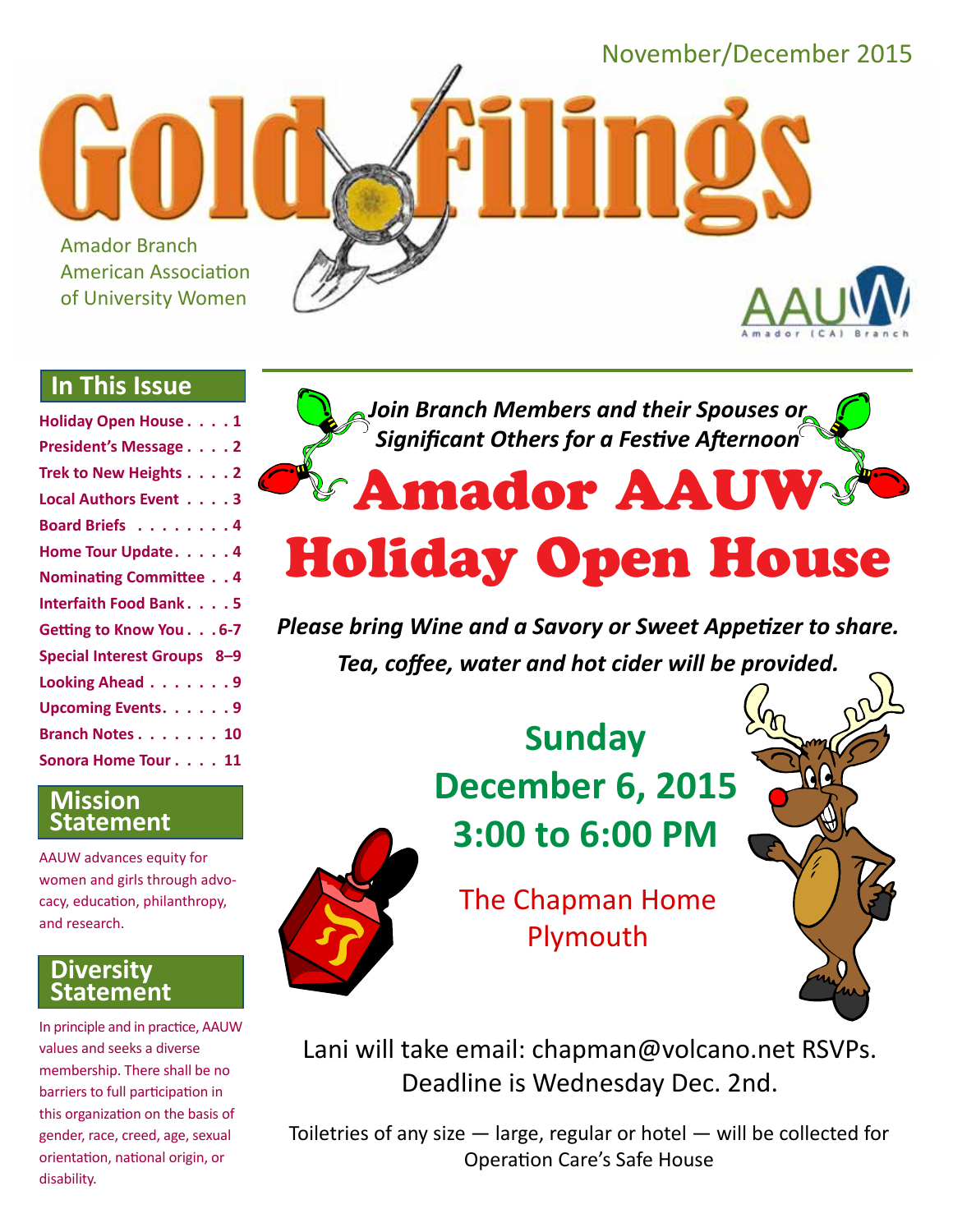# Goldaf **President's Message**

#### *by Michele Powell*

We are heading into the holiday season of giving thanks and sharing love with those in our lives. I am giving thanks for the lovely rainstorm we experienced on the morning of October 17. Mother Nature put on quite a show and we hope for much more. And now more rain on November 1 and 2. What a blessing for us.

I have so many people in my life for which I am thankful. Please join me in letting those people in your life know how grateful and thankful you are for their presence.

We do not have a November program and thus I am looking forward to seeing everyone at the Holiday Open House. Thank you to Lani and Jim Chapman for hosting us. Please remember to wear your name badge as we have many new members.

The 2014-2015 board voted to combine the November and December issues of Gold Filings. This is the first combined issue.

On October 1st Membership VP Sandee Bowman hosted a new member reception at her home in Volcano. We were a small group and that enabled us to have great conversations and get to know each other. Thank you, Sandee and Tim, for the beautiful gathering.

Many thanks to Gretchen Carlson and Karen Dickerson for planning and executing the Trek to New Heights program on October 22. The branch does not have a hospitality chair this year and I thank Kathy Guletz and Janet Kendig for taking on this responsibility for the Tech Trek program.

The Trek to New Heights program on October 22 was inspiring to me. It is always wonderful to hear our Tech Trek scholarship recipients report back on their experiences. Jazmin Diaz and

Rylee Quick both from Ione Jr. High brought many proud members of their families to the program. In the second half of the program we heard from Sheryl Barghoorn who earned her Human Services Certificate in the ACCF program, Stephanie Ellis who completed a certificate in Human Services and Angelica Ervin who is working on her accounting certificate. For details about these young women, see Karen Dickerson's message below.



**Tech Trek Campers 2015** *Rylee Quick (left) and Jazmin Diaz (right)*

#### **Interfaith Food Bank**

A wonderful way to share your blessings and good fortune this Thanksgiving season is to help support the Interfaith Food Bank's efforts to feed the hungry in Amador County. Please see the details about Project Thanks and the Festival of Carols Benefit Concert on page 5.

I wish you all a season full of love, family and friendships.

#### *~ Michle Powell*

## **Trek to New Heights**

In the second half of the October 22 Trek to New Heights program we heard from three ACCF students: Sheryl Barghoorn, Stephanie Ellis and Angelica Ervin. Sheryl earned her Human Services Certificate in the ACCF program and is now working for Kit Carson Convalescent Hospital as a social worker while she pursues her master's degree. Stephanie Ellis has recently completed a certificate in Human Services through Coastline Community College. She said that she "would never have been able to afford to go to school without the MHSA scholarship." She has had many challenges in life. She is a widow and a mother. Through the classes in Human Services she says: "I learned a lot and have a great desire to share my story in hopes of being able to give back and help others to grow as I have. My eyes, thoughts, and outlook towards many things in life have

been enlightened. I have been able to work through past and present issues and grow in my own life." She has already begun working towards an AA degree and hopes to go further. Her dream is to work with and help to guide at-risk urban youth and young adults, to show them the hope and strength that is possible. Finally, Angelica Ervin is working on her accounting certificate. She lives in Pioneer and indicated that with a full-time job and a family, it would have been impossible to commute three hours round trip to the nearest college. She states that her dream is to work in accounting for a non-profit once she attains her degree. All mentioned that the support services by the staff and volunteers of ACCF helped them achieve their dreams.

*~ Karen Dickerson*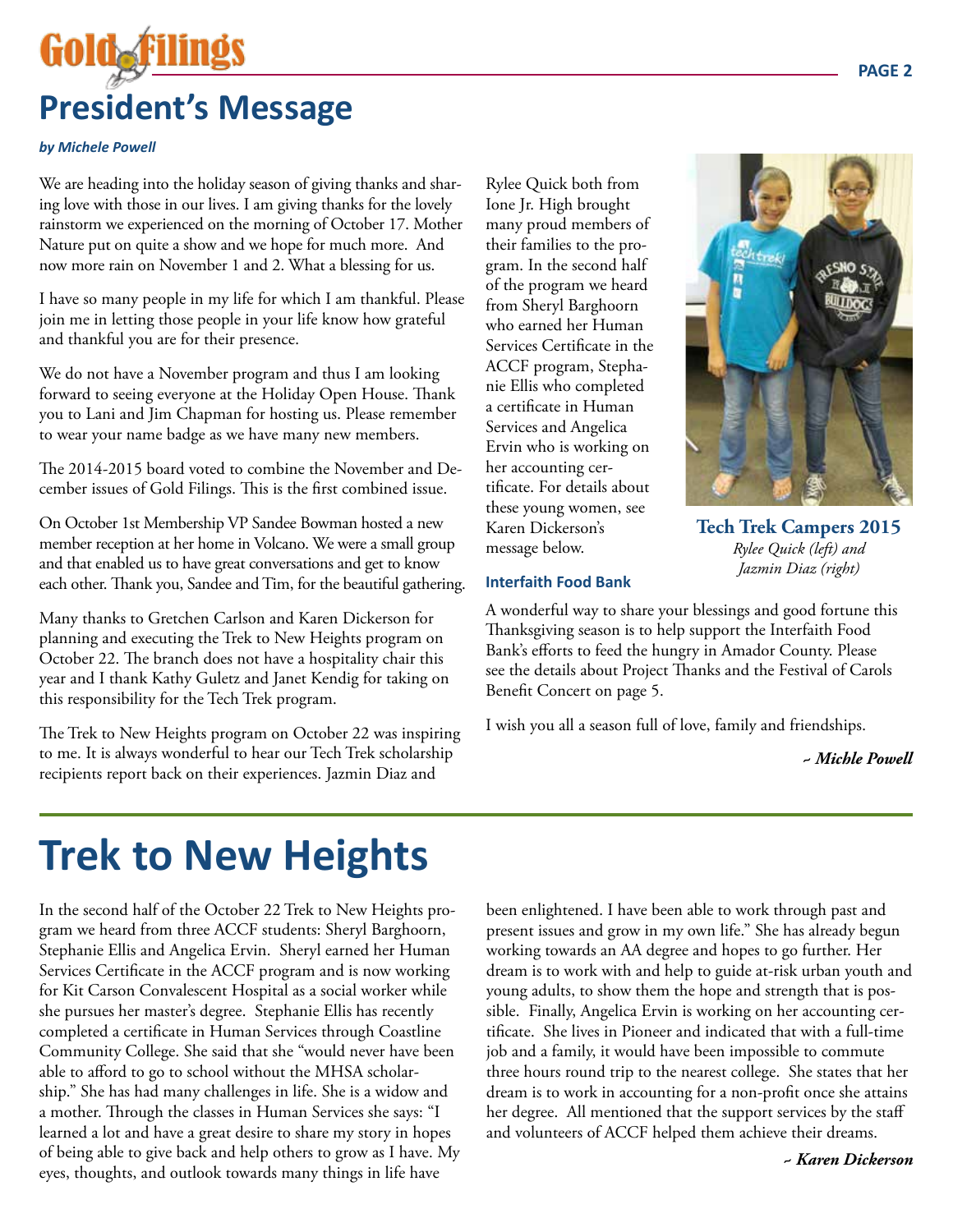

## **LOCAL GOLD COUNTRY AUTHORS**



## **TELLING IT LIKE IT WAS!**

 Amador Branch of the American Association of University Women (AAUW) presents a program featuring two local women historians/authors whose books are set in the California gold rush country of the mid-19<sup>th</sup> century, when tensions and fortunes were as volatile as the ground prospectors mined. Learn more about what life was really like in the "good old days."

## SPEAKERS: Elaine Zorbas and Mary Volmer

Date: Thursday January 21, 2016

Time:  $6:00 - 8:00$  PM

Place: First 5 Amador 975 Broadway Jackson, CA 95642

This program is open to the public. All those interested in learning more about Amador's history and authors are welcome to attend. No fee. Light refreshments. For more information contact Helen Bonner at: (209) 257-1832

 **BANISHED AND EMBRACED: the Chinese in Fiddletown and the Mother Lode" by Elaine Zorbas** 

**Chinese from southeast China flocked to towns and encampments in the foothills during the Gold Rush. In the communities they established in Amador County, immigrants found support and strength despite prejudice. This book gives insight into their experience.** 

#### **CROWN OF DUST by Mary Volmer**

**"***Crown of Dust"* **is a lovely paean to all the little towns born during the California Gold Rush, and an emotional elegy to the forgotten souls who worked, loved, and died in such places. The author also makes a vital contribution to the literature of women living in the Mother Lode.**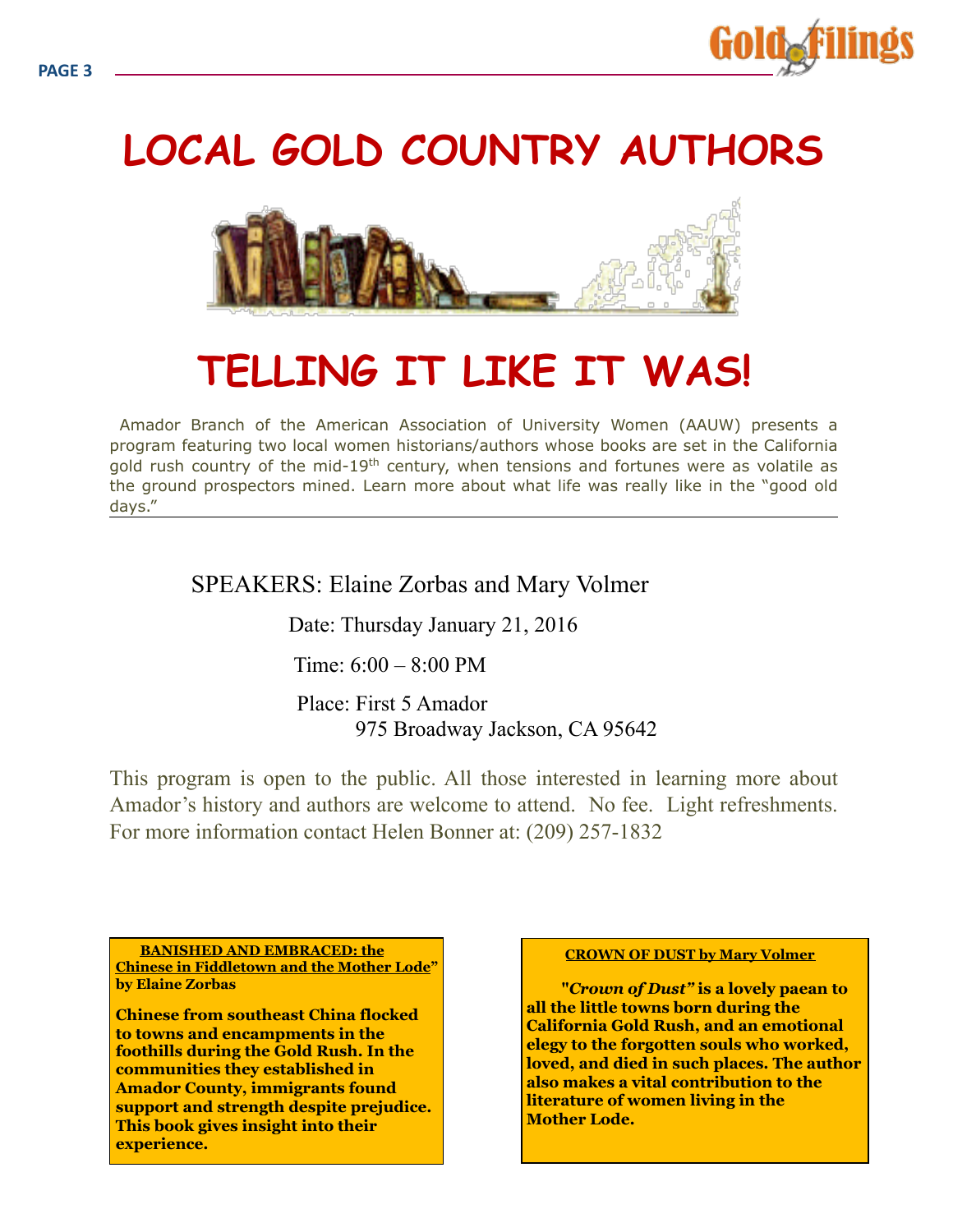

## **Board Briefs – 10/21/15**

- The minutes for September 16, 2015 were approved as written.
- The treasurer gave her report.
- Nancy Street shared the text of thank you letters sent to various agencies involved in the Butte Fire. Michele Powell shared a letter from Bethany Renfree's mother about a Ledger Dispatch article.
- Helen Bonner reviewed the agenda for the October 22 program as well as the program calendar for 2015-16.
- The New Member Celebration had a small turnout. Two new members joined this month.
- The La Bella Notte ticket giveaway will take place at the October 22 program.
- The 2016 Home Tour theme is "Amador City: A Walking Tour." The Opportunity quilt is quilted and ready for binding.
- The board discussed how to promote a working relationship with the Amador Community College Foundation. Karen Dickerson emphasized the need for promotion and advocacy.
- The role of the Historian was discussed. Sandi Baracco will keep records electronically from now on, and will work on a digital scrapbook highlighting branch milestones.
- It was decided to get competitive bids for printing costs. Isabel Singleton will look into printing membership cards for all members.
- There will be no board meeting in December.

## **Home Tour Update**

The Home Tour committee met for the first time October 15 to begin planning the 44th tour in Amador City. The selected theme is "Discover Amador City: A Walking Tour." Four homes have been selected and home visits are scheduled for November. Historic sites will include the Imperial Hotel, the Whitney Museum, the Amador City Cemetery and the Historic Firehouse and Engine. Sites have also been located for the tea and art show.

We still need someone—or a couple of someones—to handle the signs. If you would like to help with this or another job, please attend our next meeting on November 12, at 11 a.m., at Margie's house. Judy Regnier and Teresa Ryan are the hostess coordinators and will be needing lots of volunteers. So contact one or the other of them to sign up for your desired shift before they come calling.

Sales outlets should be finalized shortly and the quilters are putting the finishing touches on this year's opportunity quilt. Some of the photos have been taken, ideas are being created for the poster, and a survey of parking areas is being completed. The committee is moving along and is very excited to have the Home Tour in Amador City in its entirety.

#### **Steering Committee:**

Bobbie Brubaker Sandra Campbell Claire Wait

Judy Venckus Nancy Schuster

## **Nominating Committee Members Sought**

Nancy Street is heading up the nominating committee to identify candidates for the 2016-2017 Board. Our bylaws require that a past president lead this committee; Nancy is the most immediate past president.

She needs **several members** to work with her on this important project. The committee will begin to meet after the holidays. When you join Nancy in this effort you will be providing a necessary and important service to the Branch.

Responsibilities include attending one or two meetings and contacting potential Board members. Please call or email Nancy to volunteer or for more information.

## **Save the Date!**

2016 will soon be here, and one of the events that members of our Branch always enjoy is a program on local authors. On Thursday January 21st two well-known women authors living in our area will be presenting a program about the books they have published regarding life in the Gold Rush. Our own Program Chair, and an author herself, Helen Bonner will be moderating. Don't miss this informative event. Please see the flyer on page 3.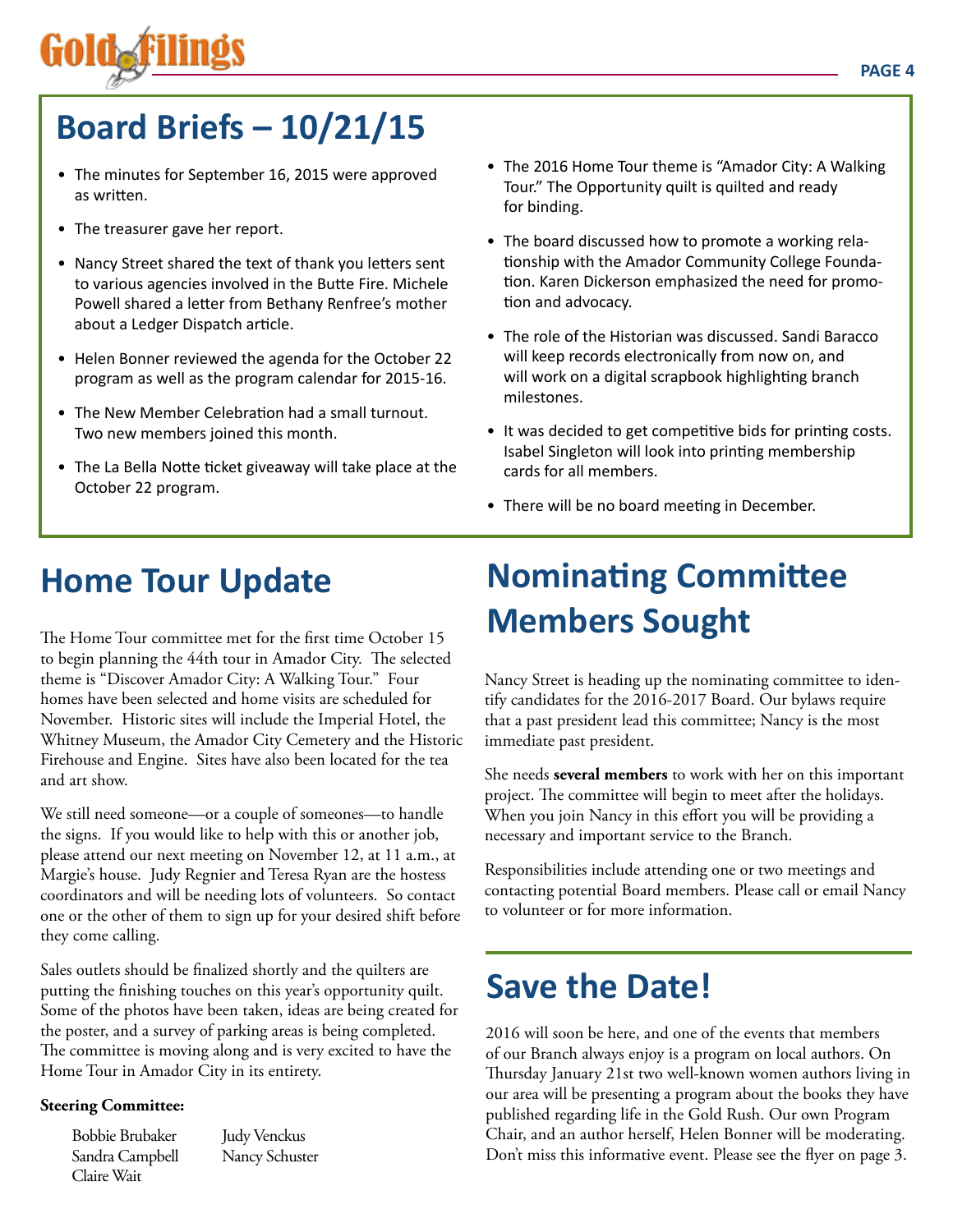

# 16th Annual Interfaith Food Bank Concert



# November 20-22

**Ione United Methodist Church The Cathedral of the Mother Lode 150 West Marlette Street, Ione** 

Festival of Carols, Hymns and Spiritual Songs

Nov 20, 6 PM: African Style – "a cappella" Nov 21, 3 PM: Renovassom – CCM Nov 21, 6 PM: Festival Orchestra & Choir Nov 22, 3 PM: Festival Orchestra & Choir Featuring Bach and Dvorak

## *Free Concerts! A monetary donation will be collected for the Interfaith Food Bank at each concert. Space is limited.*

## Free tickets available at these locations:

#### **Jackson**

#### **Sutter Creek**

Hein & Company Jackson True Value Thomi's Restaurant Amador County Realtors The Rusty Rose, Main St

Village Real Estate, see Bill or Ila Sierra Mountain Outdoors Water Street Interiors and Antiques Maurine Crosby, Lizzy Ann's

#### **Ione**

Clark's Corner

#### **Pine Grove**

Brent and Jerry's Upcountry Hardware

#### **Martell**

Paradise Doggie Daycare

#### **Volcano**

Country Store

# **Project Thanks 2015**

In 2014 the Interfaith Food Bank fed 2,783 individuals with their annual holiday basket project.

If you would like to bless a family, seniors or veterans this year you may do so by mailing a check for \$45 to the Interfaith Food Bank at 12181 Airport Road, Jackson, CA 95642 and they will shop for you. If you would like to buy the groceries yourself, you can visit the food bank and get the name of a family to shop for and the list of ingredients to buy and either deliver it yourself or



return it to the food bank. The food bank is open between the hours of 10:00 and 2:00 Monday through Friday. All food boxes must be delivered by November 22.

For more information call Lisa Heimeyer at 267-9006 or go to feedamador.org the Interfaith Food Bank website to view their Project Thanks flyer.

*~ Norma King*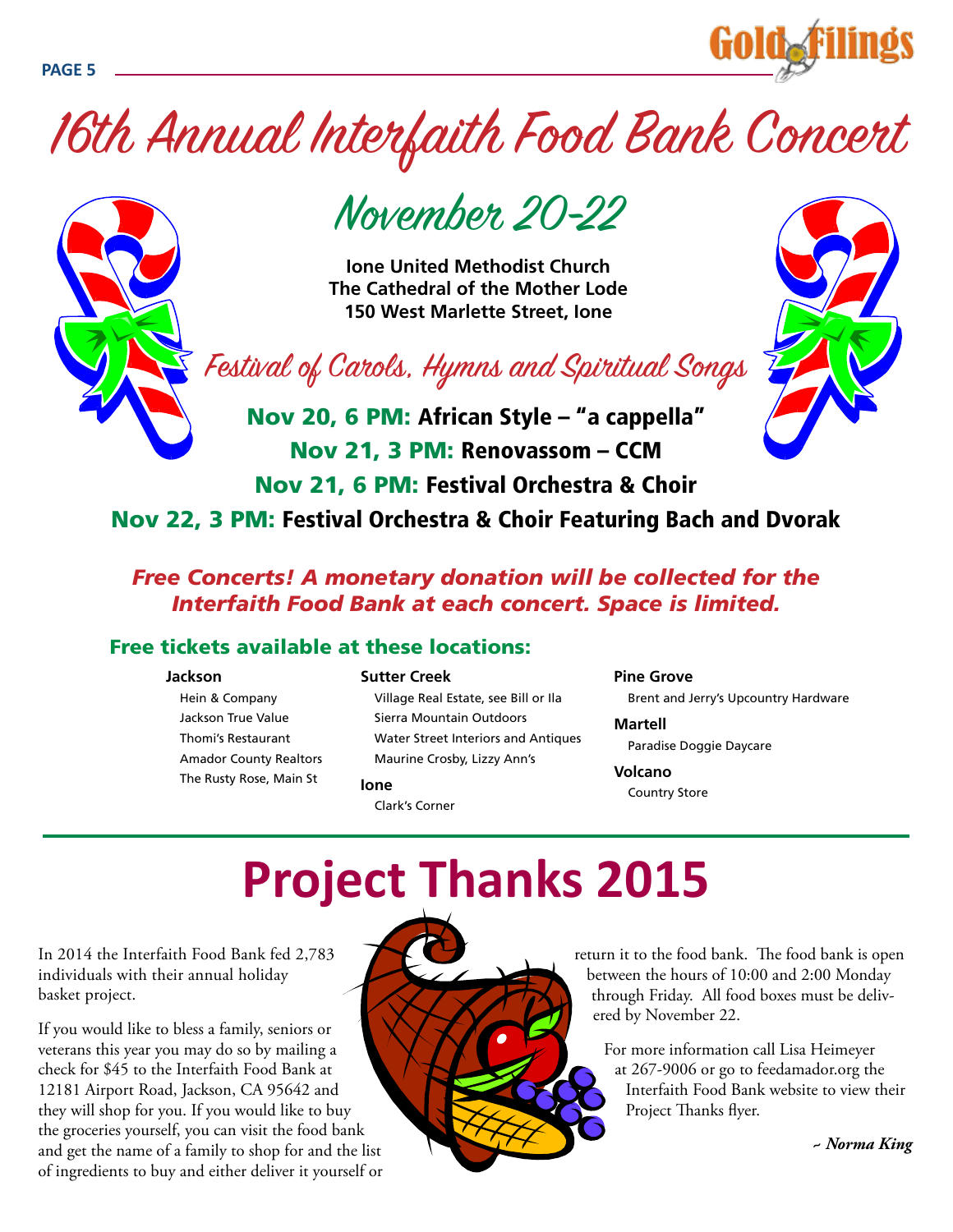## **Getting to Know You: Liz Powell**

*Interview questions by Bonnie Krupp*

#### *Tell me a little about yourself — where are you from originally, and how did you manage to find Amador County?*

I'm actually a native of Calaveras County – I was born in San Andreas, and lived there with my family until I was 3, when my father took a job in Louisville, Kentucky. After a few years in Louisville, we moved to upstate New York, then back to Louisville, then to Iowa! I stayed in Iowa through college, then moved to Wisconsin for graduate school…and then inertia set in and I spent the next 25 years there.

My parents, in the meantime, moved back to California in the late 80s, and settled in Amador County in the early 90s. When my father started having serious health problems, I decided I was tired of Wisconsin winters (30" of snow, -25 degree temps without the

wind chill!) and decided to move home. My folks live in Sutter Creek, and my oldest brother and his wife (our lovely President, Michele Powell) live in Pine Grove, so I settled in Jackson to be equidistant from both.

#### *Family? Pets?*

My parents live in Sutter Creek, and I have two much older brothers: Jim and his wife Michele live in Pine Grove, and my other brother Mike lives with his family in the Charlotte, North Carolina area.

My immediate family consists of one very spoiled and pampered tortoiseshell cat named SuzieQ, to whom I have given the affectionate nickname of "Kitty Diva Princess."

#### *I know you have a day job and your Amador Silk Studio. Tell me a little about each. What motivated you to start creating those beautiful silk scarves?*

I did not have a job when I first moved out here. Scary, I know! But I told myself I would have a job within 6 weeks of my arrival, and started throwing résumés into the ether like confetti. I applied to a Risk Analyst position advertised by Kelly IT Services, and they placed me in Health Net's IS Risk Management department as a consultant, 6 weeks to the day of my arrival in California. How's that for goal setting, LOL!

I have since been hired permanently by Health Net, and promoted to the Security Strategy & Governance department.



**Liz Powell**

#### It's a great job, very interesting and detailed, and satisfies my logic and problem solving side.

My artistic side, however, demanded equal time, and that's where the scarves come in! I'd seen some wonderful silk scarves at a street fair back in Kenosha, and wondered if I could make something like that. After some Internet research, I found Dharma Trading Company; their fabulous website even included tutorials on how to make scarves, and it looked so easy I couldn't wait to try it. Of course, once I did, I was hooked…I made so many that I realized I couldn't wear them all, so why not start a business and sell them? Each piece is one of a kind — I couldn't duplicate a particular pattern even if I tried — a wearable piece of art!

#### *You have degrees in music. Do you sing, play an instrument, conduct, all three? I am fascinated by your MA in Music Ethnomusicology. Not something I'm familiar with. Fill me in.*

I started down the musical path at age 5, when I started piano lessons. I played until I was 16, when I (unfortunately) quit in a fit of teenage pique; I've regretted it ever since. I took up the harpsichord in college, and also played with the Javanese Gamelan ensemble there, as well as the early music (Medieval/ Renaissance) group.

But my primary focus has been Ethnomusicology, which is a cross-discipline between Anthropology and Music; it's the study of music as a function of culture. As such, I've been exposed to — and love — music from all over the world. It's trained my ear, and my mind; it's amazing to see how many modern music artists incorporate elements of world music into their work!

## *What do you do for fun? Hobbies? Sports? Other interests?*

I love to read. I also love to write — in fact, I'm also a published author; I published three romance novels in the early 2000s. Unfortunately, writing involves so much mental energy that, with my day job, I don't have much time or "get up and go" to devote to it these days, but I still have a very reverent appreciation for the nuances of the written word.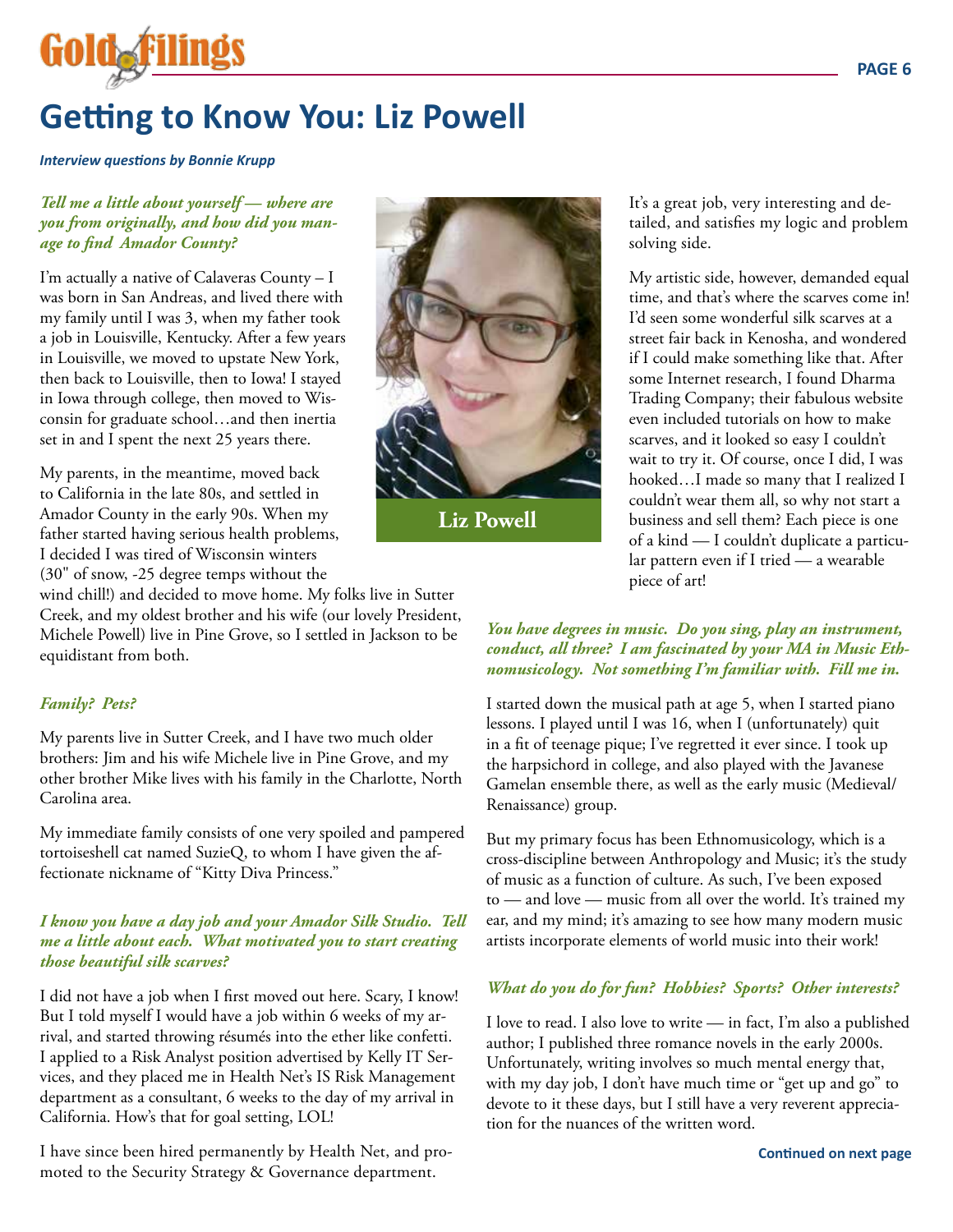

## **Getting to Know You: Cynthia Butler**

#### *By Sue Harrington*

I met Cynthia Butler in her delightful downtown Ione consignment shop with the creative name, Ione It Now. With her first words, you know Cynthia is from another part of the country. She was born and raised in Atlanta, Georgia where she lived until six years ago when she moved to Los Angeles to be closer to her son, daughter-in-law and 7-year-old granddaughter. Cynthia also has a daughter who still lives in Atlanta. A man Cynthia met on e-Harmony encouraged her to visit 'his country' and when she saw Amador County she fell in love — with the County, not the man, although they remain good friends. She moved to Amador County three and a half years ago and currently lives in Sutter Creek where she enjoys the small town vibe.

Cynthia graduated from Georgia Southwestern University in Americus, Georgia — of Jimmy Carter fame— with a degree in psychology. After college, she held various jobs including training special needs adults and children. Cynthia eventually migrated to a dental office where she worked as a dental assistant (using her knowledge of psychology on those fearful of the dentist's chair) and then the front office. Eventually she became a Dental Consultant and worked for the Dental Boot Kamp seminar company training dentists in leadership and management skills and coaching dentists and their teams, helping them to identify and implement changes needed to improve office operations. Her special talent was teaching conflict resolution.

In LA, Cynthia found she enjoyed exploring consignment shops with her daughter-in-law and was looking for a change of pace from the dental world which involved an incredible amount of travel. She likes to decorate and enjoys people and opening up a consignment shop seemed like a good fit for her.

## **Getting to Know You: Liz Powell Continued from previous page**

Oh, and I love to cook…and bake. I'm a foodie from a family of foodies, so I love trying new cuisines! And wine. Another reason to love Amador County.

## *What prompted you to join AAUW? Do you enjoy any of the interest groups?*

Michele, my sister-in-law and our fabulous President, suggested that I might want to join to meet other well-educated and like-minded women. I really enjoy the Libations and Conversation group, and since I love to read, started up an evening book group for us "working girls," LOL. I've met so many lovely people through AAUW, and am looking forward to getting to know everyone!

When not working at her shop, Cynthia enjoys being out in nature, hiking and kayaking. She supports local fundraisers and appreciates the opportunity to meet new people and network. She also loves to cook, but has changed from Southern cooking to using fresh foods from farmers' markets, which



**Cynthia Butler**

has had a positive impact on her health.

Cynthia's introduction to AAUW was through a Libations and Conversations event in Sutter Creek where she learned that Sandi Baracco is her neighbor. She likes the all-women aspect of the group and hopes to be more active as her time permits.

If you have a chance, I suggest you stop by Ione It Now to meet Cynthia and check out her shop. Cynthia is looking forward to using her decorating skills and sense of style to help others decorate their homes.

Here is a thought to leave you with: One of the more valuable things that Cynthia learned when teaching conflict resolution is, "One needs to be more committed to the relationship than with being right."

## **AAUW Amador Milestones**

*By Sandi Baracco, Historian*

#### 43 Years Ago…

November 17, 1972: Approximately 35 members and guests of AAUW were treated to a most enjoyable evening when they attended the annual dinner meeting. Weston Alt of the State Education Department, Community College Division was the guest speaker. While digressing from his prepared text to add little vignettes of humor; he gave his audience a background picture of the formation and history of the community college system. Interestingly enough, he let us know that AAUW has been much involved in the continuing growth of the program and Amador County's own late Senator Caminnetti proposed the legislation that established the program in 1906. Amador County residents are a big part as 339 students attended 18 different two-year Community Colleges this past year (1971) and a total of \$176,211.40 was paid towards this education by our county. (Note: Dinner was held at Bellotti's Inn (Hotel Sutter) and included roast beef, salad, soup, ravioli and spaghetti for \$4.00 each.)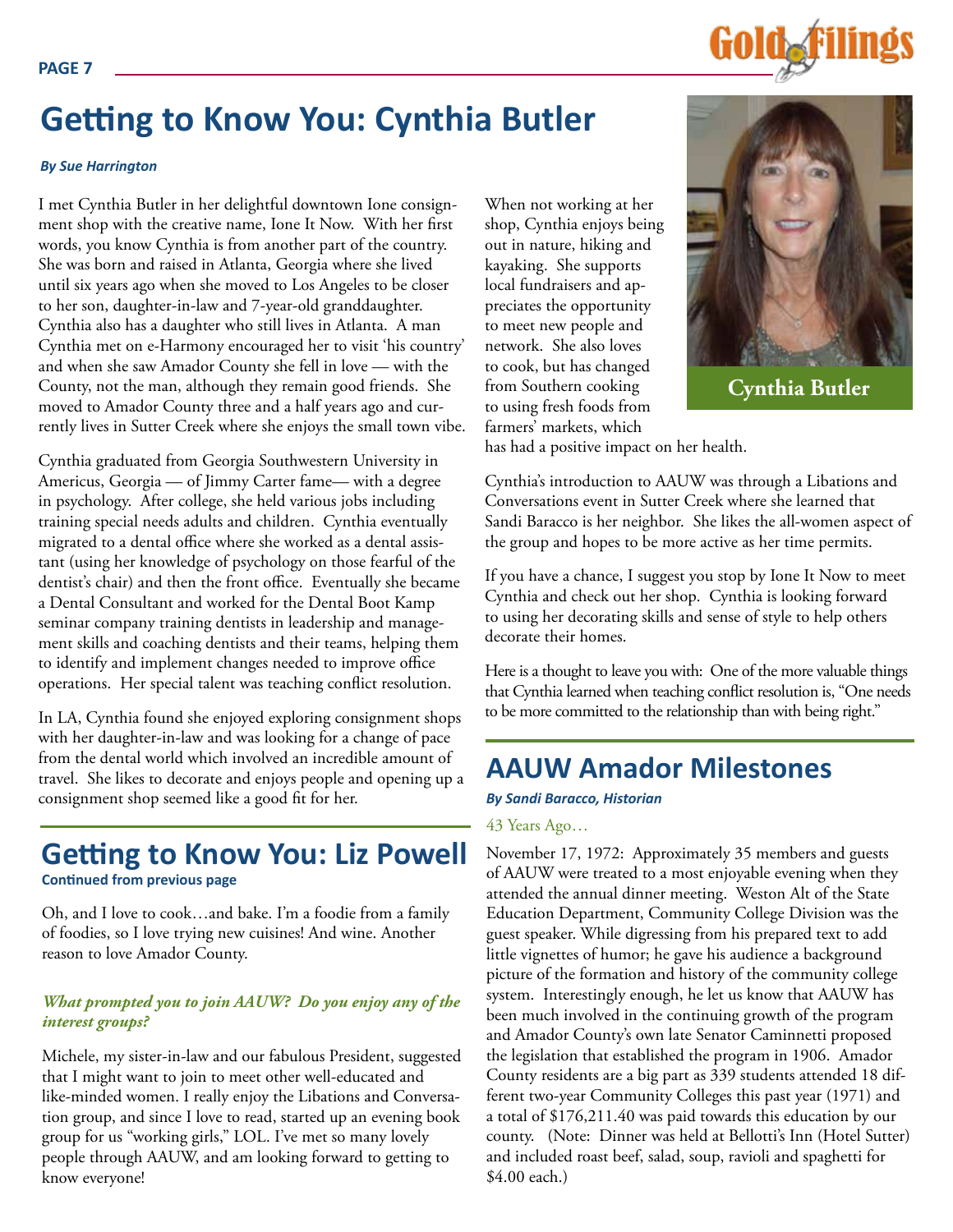# **Special Interest Groups**

## **Afternoon Book Group**

Robin Stolk, Chair *robinfstolk@sbcglobal.net*

Join us for a thoughtful and friendly book discussion the 2nd Monday of each month at 2 p.m. Our next meeting is Dec. 14th at Iris Aparicio's home. We will be discussing *80 Days: Race Around the World* by Matthew Goodman. New members are welcome. If



you'd like to join the group, contact Robin Stolk.

## **Art in Action**

Bev York, Chair *likacb@volcano.net*

We are a group whose members enjoy drawing and painting at each others' homes or various outdoor locations such as PiPi

Valley, Bear River, and Lake Tabeaud. We share information about art workshops and gallery exhibits. Art in Action group members are responsible for the Art Show at the Home Tour. Beginners are welcome. Lunch is always part of the day. Meetings are every 2nd & 4th Tuesday. Contact Bev for information about the next meeting.



## **Book Lovers & Page Turners**

Jackie Martinez, Chair *jackiemartinezm@aol.com*

We meet at 2 p.m. on the fourth Monday of each month (except December) at members' homes. We have great discussions about books and how their themes and characters relate to our own lives and worlds, while sharing a light dessert. New members are welcome. Our next meeting is November 23 at the home of Cathy



Yochheim. We'll discuss *Invention of Wings* by Sue Monk Kidd. On December 7, 11:30 am, we have our holiday party at the home of Michele Powell. Members bring either a salad or dessert. If you'd like to join these conversations, contact the hostess by email or phone. If you'd like to join the book group, contact Jackie Martinez. *Continued on next page*

## **Cork & Fork**

Greta McElroy, Chair *gretamcw@coastside.net*

This group meets every other month to enjoy wine tasting and appetizers. Members' homes are the usual meeting place, but we sometimes gather at a winery tasting room or other appropriate venue. The

next meeting is November 15. For details about this Cork & Fork meeting location or if you'd like to join the group, contact Greta McElroy.

## **Garden Groupies**

Nancy Schuster, Chair *nancys@volcano.net*

Garden Groupies love plants and the beauty they add to our lives! No digging, raking or pruning is required. Instead we visit some very interesting places. The Garden Group will meet December 16 at noon at Bella Rosa in



Sutter Creek for lunch and to schedule our plans for the coming year. If you would like to join us, please contact Sandra Campbell at skcampbell@volcano.net by December 12 as we will need a reservation.

## **Lunch Bunch**

Kelli Garcia, Chair *kgarciaod@hotmail.com* 

Lunch Bunch meets the second Thursday every month at 11:45 am. We patronize new and favorite restaurants in Amador County. The duty of the hostess rotates each month. The hostess is responsible



for all arrangements including receiving reservations. We plan to meet on November 12 at Caddy's Restaurant inside the Castle Oaks Golf Club, 1000 Castle Oaks Drive, Ione.

Please RSVP to Rosalie Perfler by Monday, November 9th.

\*\*Lunch Bunch will not meet in December\*\*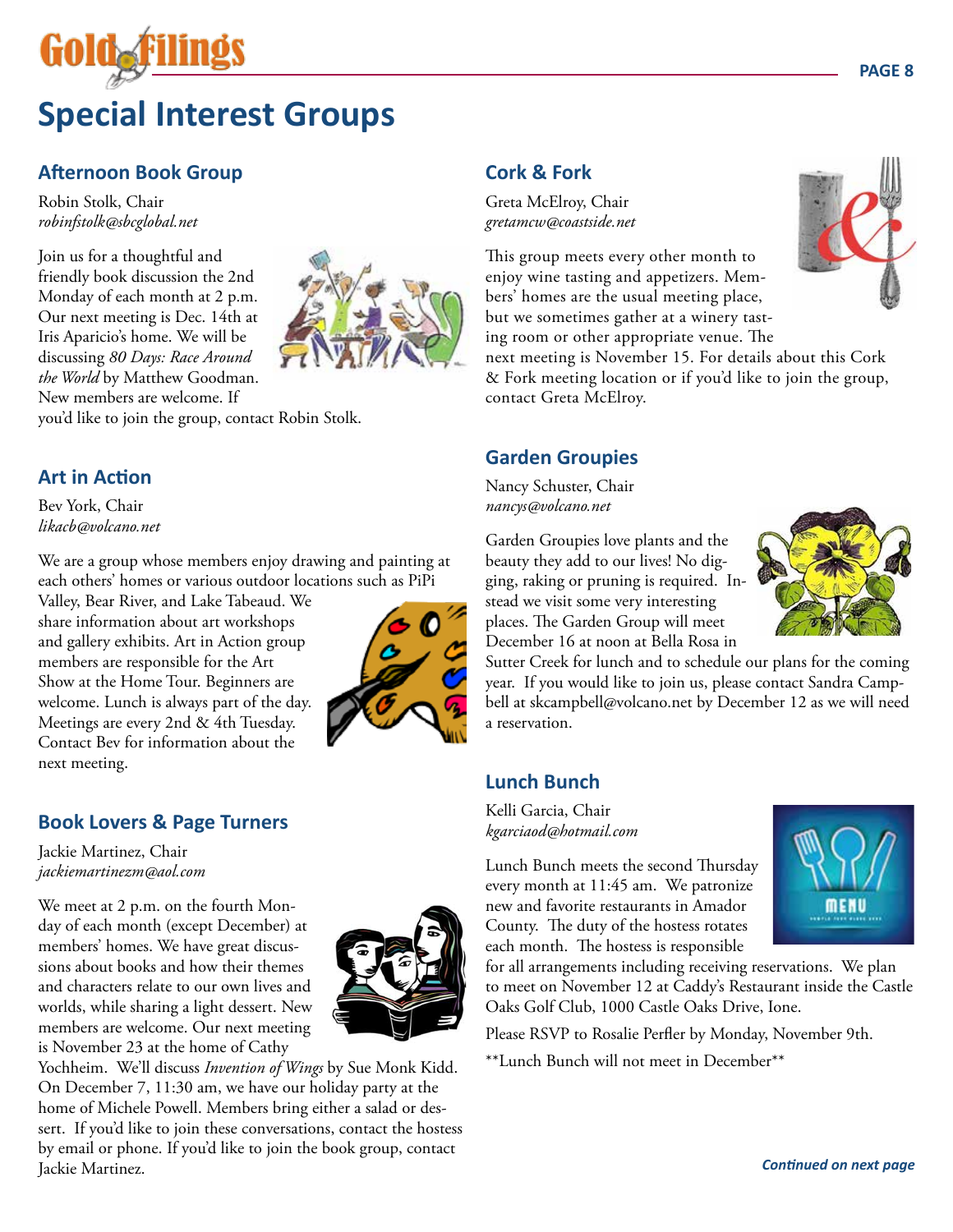

### **PAGE 9**

## **Supper Club**

Claire Wait, Chair *clairesc@sbcglobal.net*

Supper Club had an excellent dinner in October that featured Cod Provencal, Celery Root and Potato Puree, Soupe au Pistou, Salade La

Coupe, assorted cheeses served in the French style, and apple tarte. Norva and Doug Fagg were our hosts at their lovely Ione home. Nine members were able to attend this delightful autumn dining experience.

If you and your significant other would like to participate, please join us for a planning meeting in January. Bring your ideas and cookbooks to Claire's house in Sutter Creek on January 8 at 2 PM. Call Claire for additional information.

## **Working Girls' Book Group**

Liz Powell, Chair *mslizpowell@gmail.com*

In November, the "Working Girls' Book Group" will meet at 7 PM the evening of the 23rd at the home of Katie Scott to discuss *Year of Wonders* by Geraldine Brooks.



In December, the meeting will be held at 7 PM the evening of the 28th at the home of Liz Powell to discuss *Five Came Back: A Story of Hollywood and the Second World War* by Mark Harris.

## **January Board Meeting**

The next Board Meeting will be held on Wednesday, January 20. We always meet at 6 PM at the home of Margie Guletz. All branch members are welcome.

Board meetings are held on the third Wednesday of each month except for June, July, and December when the Board takes a vacation.

## **January Newsletter Deadline**

The deadline for submitting articles and information for the January issue of Gold Filings is December 28th. Please submit material to *rdiannaw75@icloud.com*. Thank you.

## **Upcoming Events**

## **December 6th**

**Holiday Open House Time:** 3:00 to 6:00 PM **Location:** Lani & Jim Chapman's Home

975 Broadway, Jackson

## **January 21st**

**Local Gold Country Authors Time:** 6:00 to 8:00 PM **Location:** First 5 Amador



## **Looking Ahead to 2015-2016**

Yes, I know.... it seems early....way too early. But it's really not. January 2016 will be here soon and that is when the Nominating Committee starts its work to find a slate of officers for 2016-2107.

Please consider how you could contribute to AAUW Amador by being part of the governance of the branch. Can you be a nominee for President, President-elect, Treasurer, Secretary, Program VP or Membership VP? You can call or email the current officer or me to find out more about the duties. You can also go on our website under For Members Only and look at Job Descriptions.

Another way you can help is to be on the Nominating Committee. It is a very important role as it keeps this branch going forward. Call me if you would like to talk about it.

*Thank you. Michele*

## **On Safari with AAUW Mariposa Branch**

The Mariposa branch of AAUW invites you to walk on the wild side on November 21st from 3-6 pm at its annual fundraising fashion show. The theme is "On Safari with AAUW" and guests will travel to the African savannah for an afternoon of food, fun, fashion and adventure. The event will feature community members exhibiting clothing from local retailers, a unique auction of services and "experiences" offered by our members (gourmet meals, art classes, birthday planning, etc.), a live auction for some special items and, of course, food and drinks from the watering hole. Dress for the bush, hop on a safari jeep and come to the Mariposa County Fairgrounds, Bldg. A. Tickets for the adventure are \$15. They are available for online purchase at www.aauwmariposa.com or at the door.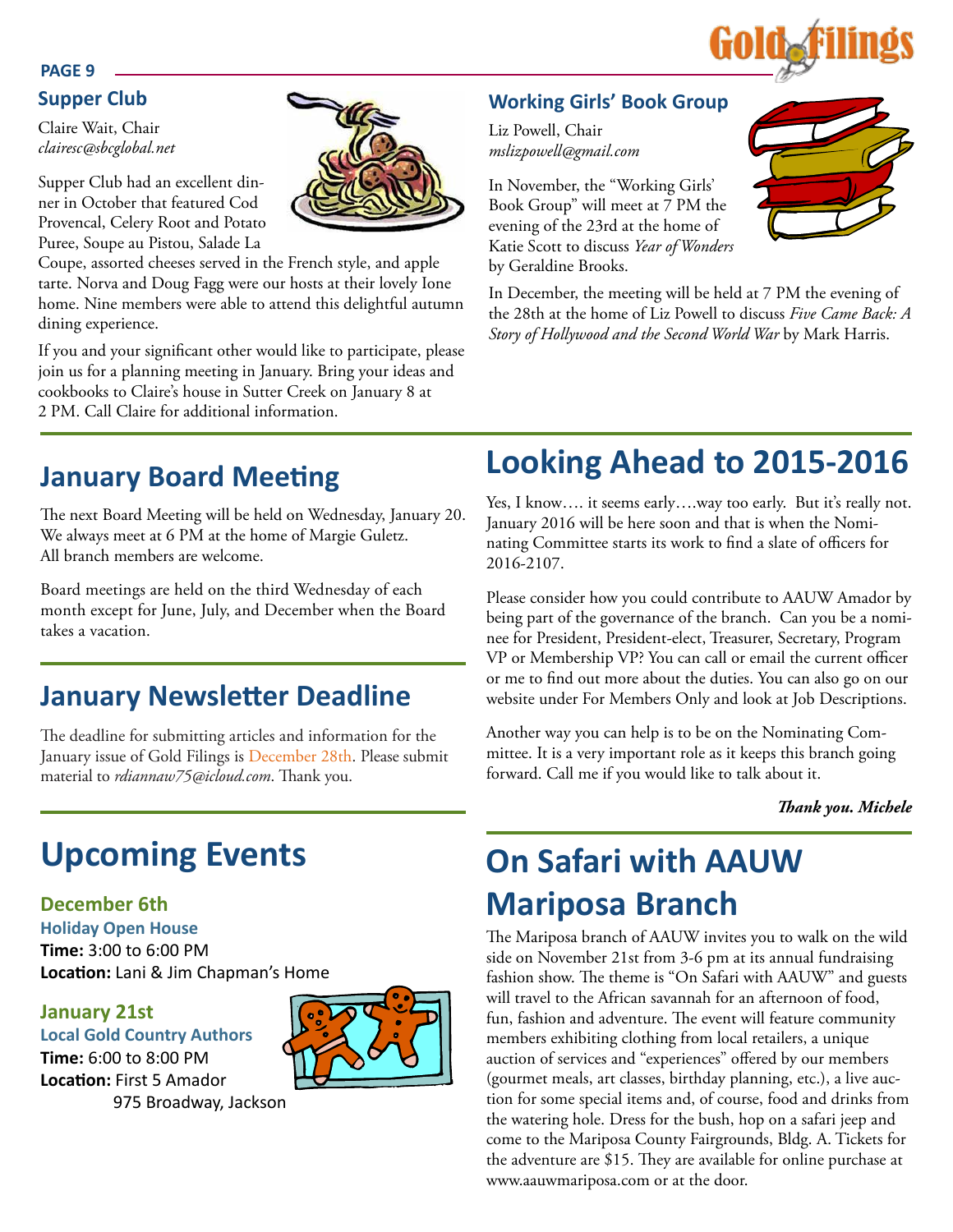

## **Branch Member Notes**

## **Sunshine Update for October–**

I would be honored to send a card on behalf of our branch to any member you feel needs sunshine for illness or loss; congratulations for significant family happenings or noteworthy community contributions; or just "thinking of you." As I am a technological illiterate, you will have to call me.

Since our last issue of Gold Filings, I have sent sunshine cards to Charlene Unger, Nancy Schuster, Virginia Vasquez, and Carol Bilheimer.

–*Lynne Brumit*

## **Birthdays**

Best wishes to our members with November birthdays.

|    | Lisa Conti                                          | Bonnie Krupp      |
|----|-----------------------------------------------------|-------------------|
|    | Sonny Graves                                        | Peggy Roberts     |
|    | Dot Haislet                                         | Katie Scott       |
|    | Jeannette Jentzen                                   | Chris Van Fleet   |
|    | Norma King                                          |                   |
|    |                                                     |                   |
|    | Best wishes to our members with December birthdays. |                   |
|    | Loretta Porteous                                    | Suzanne Nicholson |
| it | Joann Chevrette                                     | Michele Powell    |
|    | Kelly Trottier                                      | Cathy Yochheim    |
|    |                                                     |                   |

## **Directory Corrections**

Bonnie Krupp's telephone number is incorrect in the directory.

## **Member Notes**

Help welcome our two newest members. Their contact information is below. Please add it to your directory.

Carolyn Vargas (Jose)

vargas.carolyn8@gmail.com \*01-08

College of San Mateo; AS Drafting Technology Carolyn joined AAUW Amador branch after attending the kickoff meeting in September. Carolyn and her husband Jose moved to Amador County one and a half years ago from Dublin, CA. Carolyn worked 25 years at Lawrence Livermore National Laboratory as a mechanical design engineer and design team supervisor for the target fabrication group of the National Ignition Facility (NIF). After retirement she has reinvented herself as a certified personal trainer and you can find her at Bodies-n-Balance in Jackson.

Virginia Vasquez

virg@comcast.net \*04-08

American River College; AA Culinary Arts

Virginia is very active in Amador City where she headed the Centennial Celebration Committee. There will be more about her next the next Gold Filings.

Charlene and Chuck Unger are moving to Santa Cruz on November 12 and Charlene is transferring her AAUW membership. They are not selling their home in Pine Grove as they do plan to visit their Amador friends as often as they can.

## **Are You Attending the Holiday Open House?**

Please respond to Lani Chapman by the December 2 deadline and sooner if possible. Having the attendance numbers is a great help to those who are planning the event. Thank you very much for your consideration.



## **Hello–Nice to Meet You. What's Your Name?**

Please remember to wear your name badges to the holiday gathering on Sunday, December 6. We have new members who don't know you and whom you don't know. Seeing a member's name will make starting a conversation with a new member so much easier.

If you are a new member and haven't received your name badge yet, it will be at the open house, as will the remaining directories.